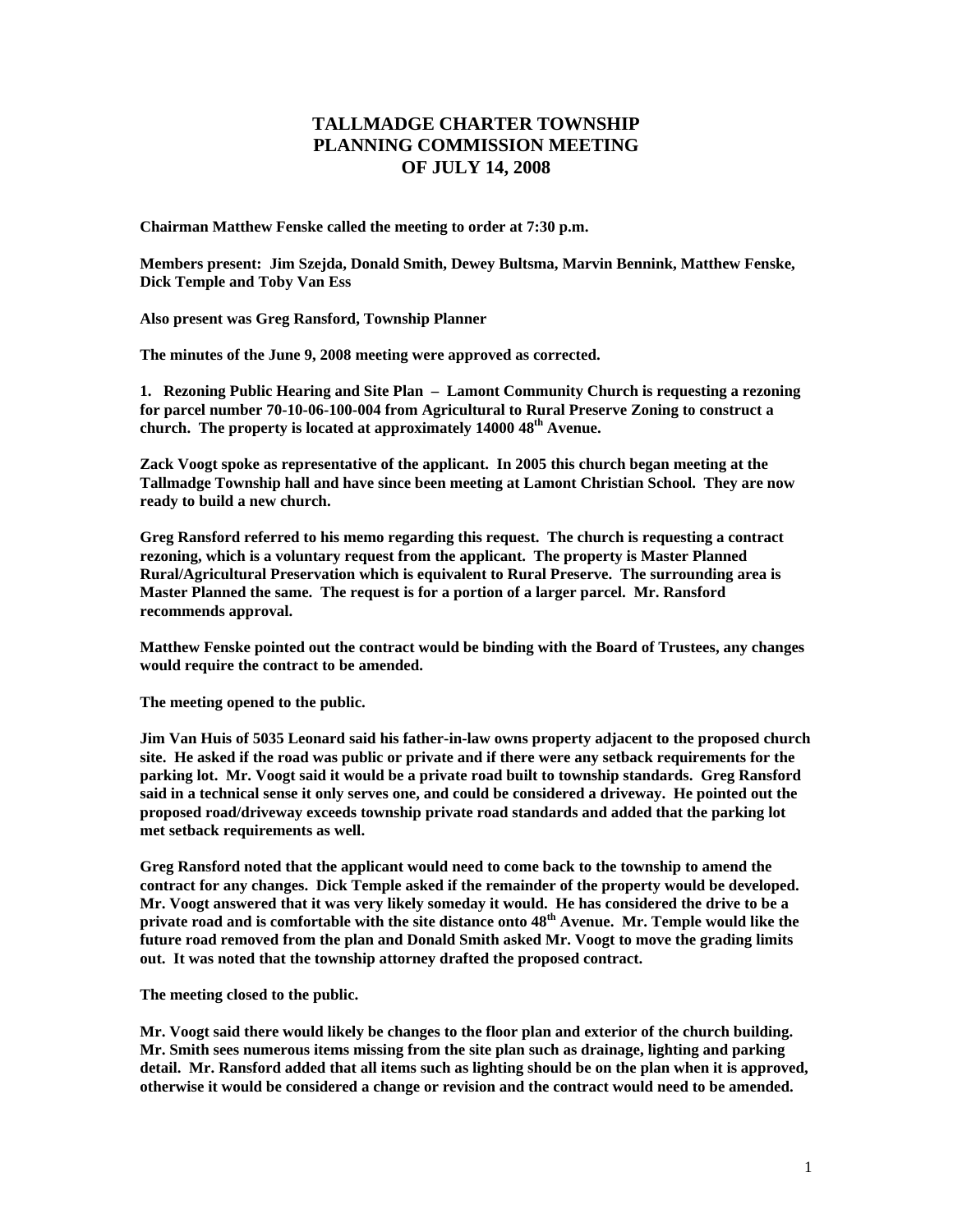**Mr. Temple suggested lighting at the intersection of the proposed drive and 48th Avenue. Dewey Bultsma added that the drive would need approval from the Ottawa County Road Commission.** 

**Matthew Fenske reviewed the items the Planning Commission is looking for; lighting, floor plan changes, grading limits, Ottawa County Road Commission permit approval, drainage, Ottawa County Environmental Health approval, driveway detail and for the expansion detail to be removed from the plan.** 

**Donald Smith moved, Jim Szejda supported, motion CARRIED to POSTPONE the request until the August 11 Planning Commission meeting in order to give the applicant time to address these aforementioned issues. Ayes: Jim Szejda, Donald Smith, Dewey Bultsma, Marvin Bennink, Matthew Fenske, Dick Temple and Toby Van Ess. Nays: none.** 

**2. Proposed Trash Removal Ordinance.** 

**Greg Ransford submitted a revised proposed ordinance. He explained that the village of Lamont has a business that gets trash service at approximately 4:00 am, and area residents submitted a petition to the township requesting an ordinance to regulate the time of day trash can be hauled in residential districts.** 

**The proposed text would not allow removal of refuse from any residential zone from 10:00pm to 6:00am. Commercial and Industrial zones would be exempt from the time limitations.** 

**The township also received a complaint about a residence with a commercial dumpster. Matthew Fenske asked about farms. Mr. Ransford said a provision could be made to allow larger dumpsters for farms. Jim Szejda can understand the time limitations but is concerned that people might share dumpsters between families to save money. Donald Smith suggested requiring shared dumpsters to be enclosed if they are allowed. Marvin Bennink asked about temporary uses. Greg Ransford noted that if a resident is remodeling they would be allowed to have an outside dumpster for a period of not more than 180 days, which coincides with the building permit.** 

**In general the Planning Commission concerns were multiple families sharing a community dumpster, farm use and screening. Donald Smith feels that shared dumpsters should be screened and possibly only allowed on private roads with a setback of at least 100 feet from any public rightof-way.** 

**Marvin Bennink feels the setback requirement should only be for R-1 zoning. The Planning Commission was in favor of the time restrictions.** 

**Dewey Bultsma moved, Dick Temple supported, motion CARRIED to APPROVE the proposed text with the changes as discussed; 1. Shared dumpsters must be screened and only allowed on private roads with a setback of at least 100 feet from any public right-of-way. 2. Consideration for farm use. 3. Setback requirements only required in R-1 zoning. Ayes: Jim Szejda, Donald Smith, Dewey Bultsma, Marvin Bennink, Matthew Fenske, Dick Temple and Toby Van Ess. Nays: none.** 

**3. Proposed amendment to the Zoning Ordinance Text – The amendment proposes to change swimming pool requirements to be in line with the State Residential Building Code.** 

**The current township requirements are more strict with fencing than the state requires. Mr. Ransford said that when safety becomes unusually burdensome, it needs to be addressed. Jim Szejda explained that he is putting up a pool right now, and the current ordinance requires 4 foot fence for an inground pool and 6 foot fence for a 4 foot above ground pool.** 

**The meeting opened and closed to the public with no comment.**